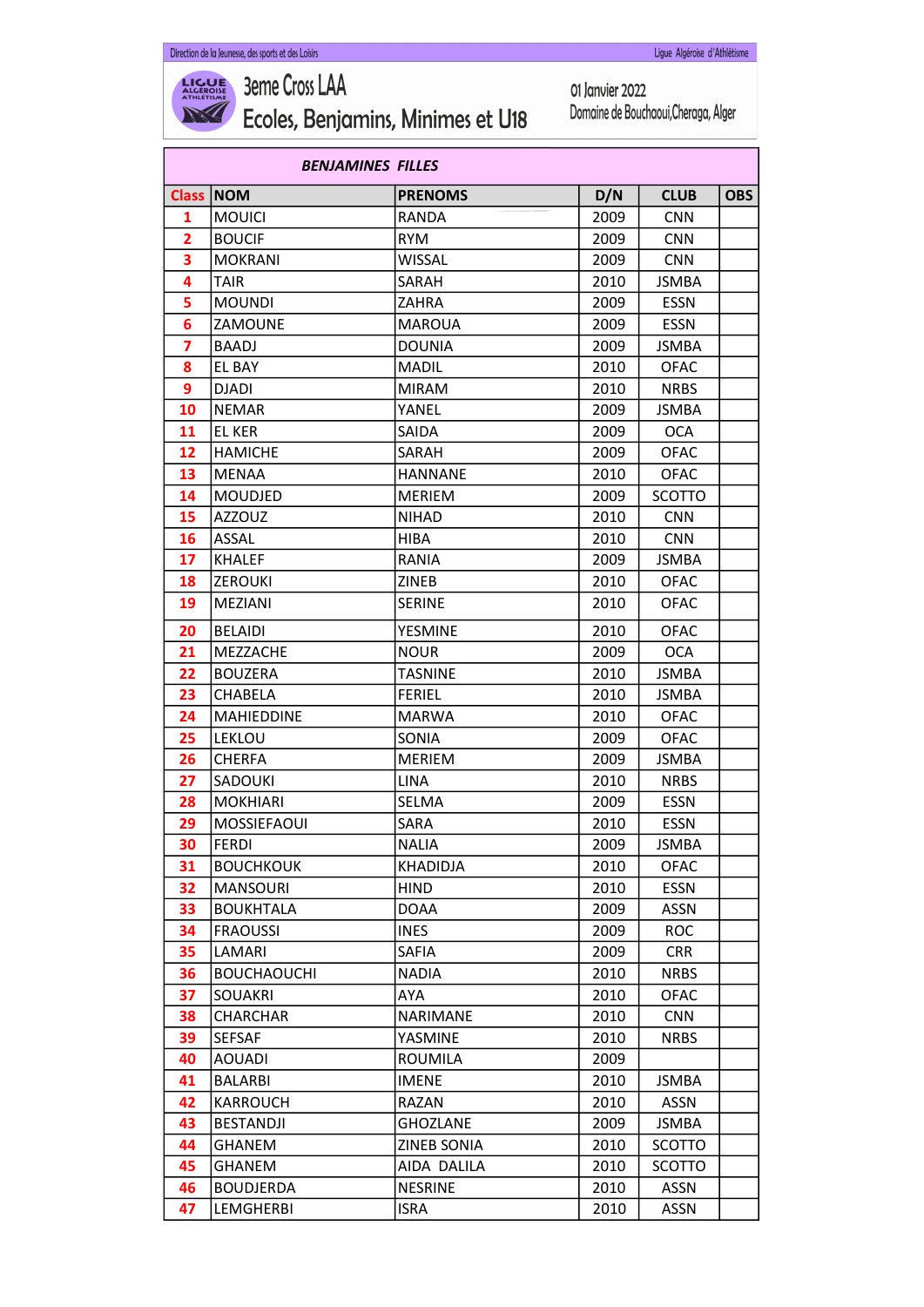|                         | <b>BENJAMINS GARCONS</b> |                        |      |              |            |  |
|-------------------------|--------------------------|------------------------|------|--------------|------------|--|
|                         | <b>Class NOM</b>         | <b>PRENOMS</b>         | D/N  | <b>CLUB</b>  | <b>OBS</b> |  |
| 1                       | <b>BOUZID</b>            | YASSER RYAD            | 2009 | <b>CNN</b>   |            |  |
| $\overline{2}$          | <b>ZINE</b>              | A/RAHMANE              | 2009 | <b>NRBS</b>  |            |  |
| 3                       | <b>TAIR</b>              | YANIS                  | 2010 | <b>JSMBA</b> |            |  |
| 4                       | TAIR                     | AYMEN                  | 2010 | <b>JSMBA</b> |            |  |
| 5                       | <b>DAHAK</b>             | ADEM                   | 2009 | <b>JFBK</b>  |            |  |
| 6                       | ARBI                     | SAFOUNE                | 2009 | <b>NRBS</b>  |            |  |
| $\overline{\mathbf{z}}$ | <b>DOUMA</b>             | A/GHAFOUR              | 2009 | JFBK         |            |  |
| 8                       | <b>ATTARA</b>            | <b>MED ZIAD</b>        | 2009 | <b>JSMBA</b> |            |  |
| 9                       | MOUZAOUI                 | <b>YACINE</b>          | 2009 | <b>JSMBA</b> |            |  |
| 10                      | LOUNI                    | ADEM                   | 2009 | <b>JSMBA</b> |            |  |
| 11                      | <b>BOUAKAZ</b>           | <b>AYMENE</b>          | 2009 | <b>ESSN</b>  |            |  |
| 12                      | <b>KABEL</b>             | YOUCEF                 | 2010 | <b>ROC</b>   |            |  |
| 13                      | MESSAH                   | <b>ISLAM</b>           | 2009 | <b>ESSN</b>  |            |  |
| 14                      | WALID                    | WALID                  | 2009 | <b>OFAC</b>  |            |  |
| 15                      | <b>AISSAOUI</b>          | <b>YOUNES</b>          | 2009 | <b>ROC</b>   |            |  |
| 16                      | SADOK                    | ADEM                   | 2009 | <b>JSMBA</b> |            |  |
| 17                      | YESSAD                   | <b>MOATASSEM</b>       | 2010 | <b>OFAC</b>  |            |  |
| 18                      | <b>AMAROUCHE</b>         | <b>AMINE</b>           | 2009 | <b>OFAC</b>  |            |  |
| 19                      | <b>MEDACI</b>            | A/RAHIM                | 2009 | <b>CNN</b>   |            |  |
| 20                      | YOUSFI                   | <b>AISSA</b>           | 2009 | <b>JFBK</b>  |            |  |
| 21                      | <b>MENAI</b>             | A/RAHIM                | 2009 | <b>OFAC</b>  |            |  |
| 22                      | ZAID                     | <b>NADIR</b>           | 2009 | <b>NRBS</b>  |            |  |
| 23                      | <b>BENHIDOUR</b>         | <b>MOHAMED</b>         | 2010 | <b>ESSN</b>  |            |  |
| 24                      | YAHOUNI                  | <b>AKRAM</b>           | 2009 | <b>ESSN</b>  |            |  |
| 25                      | <b>DAHHAK</b>            | <b>MED AMINE</b>       | 2009 | <b>JFBK</b>  |            |  |
| 26                      | MEZIANI                  | <b>SID AHMED</b>       | 2009 | <b>JSMBA</b> |            |  |
| 27                      | YAHYA                    | <b>OUASSIM</b>         | 2010 | <b>ESSN</b>  |            |  |
| 28                      | <b>BOUDALI</b>           | <b>HAITEM</b>          | 2009 | <b>OFAC</b>  |            |  |
| 29                      | <b>DOUMA</b>             | <b>IBRAHIM</b>         | 2010 | <b>JFBK</b>  |            |  |
| 30                      | <b>ZEBDIRI</b>           | ABDELHAK               | 2009 | JSMBA        |            |  |
| 31                      | MEDJEN                   | AYMENE                 | 2009 | <b>ESSN</b>  |            |  |
| 32                      | YOUSFI                   | <b>MED NASSIM</b>      | 2010 | <b>OFAC</b>  |            |  |
| 33                      | EL HOUARI                | MOHAMED                | 2010 | <b>ASSN</b>  |            |  |
| 34                      | <b>MOUNDI</b>            | <b>MOSAAB MEROUANE</b> | 2010 | <b>ESSN</b>  |            |  |
| 35                      | RAHMANI                  | AMINE                  |      | ESReghaia    |            |  |
| 36                      | DAHOU                    | <b>FETHI</b>           | 2009 | <b>CRR</b>   |            |  |
| 37                      | MEZIANI                  | <b>MED AMIR</b>        | 2010 | <b>JSMBA</b> |            |  |
| 38                      | <b>GUERAZEM</b>          | ABDELLAH               | 2009 | <b>JSMBA</b> |            |  |
| 39                      | <b>ARIOUAT</b>           | MED IMAD               | 2009 | <b>ESSN</b>  |            |  |
| 40                      | SAADALI                  | <b>ATHMANE</b>         | 2009 | <b>CNN</b>   |            |  |
| 41                      | YOUSFI                   | <b>FARES A/MOUMENE</b> | 2009 | <b>OFAC</b>  |            |  |
| 42                      | <b>CHERIFI</b>           | ANIS                   | 2009 | <b>NRBS</b>  |            |  |
| 43                      | <b>ARIOUAT</b>           | ABDENNOUR              | 2009 | <b>ESSN</b>  |            |  |
| 44                      | EL HOUARI                | YOUCEF                 | 2010 | <b>ASSN</b>  |            |  |
| 45                      | <b>BOULKEDRA</b>         | <b>FOUZI</b>           | 2010 | ASSN         |            |  |
| 46                      | MALKI                    | MED EL WASSIM          | 2010 | ESSN         |            |  |
| 47                      | <b>HAMATIT</b>           | A/RAHMANE              | 2010 | <b>OFAC</b>  |            |  |
| 48                      | <b>MOKHTARI</b>          | A/RAHMANE              | 2009 | <b>OFAC</b>  |            |  |
| 49                      | AIDDI                    | ABDERAOUF              | 2010 | <b>ESSN</b>  |            |  |
| 50                      | OUDAI                    | A/RAHMANE              | 2010 | <b>ASSN</b>  |            |  |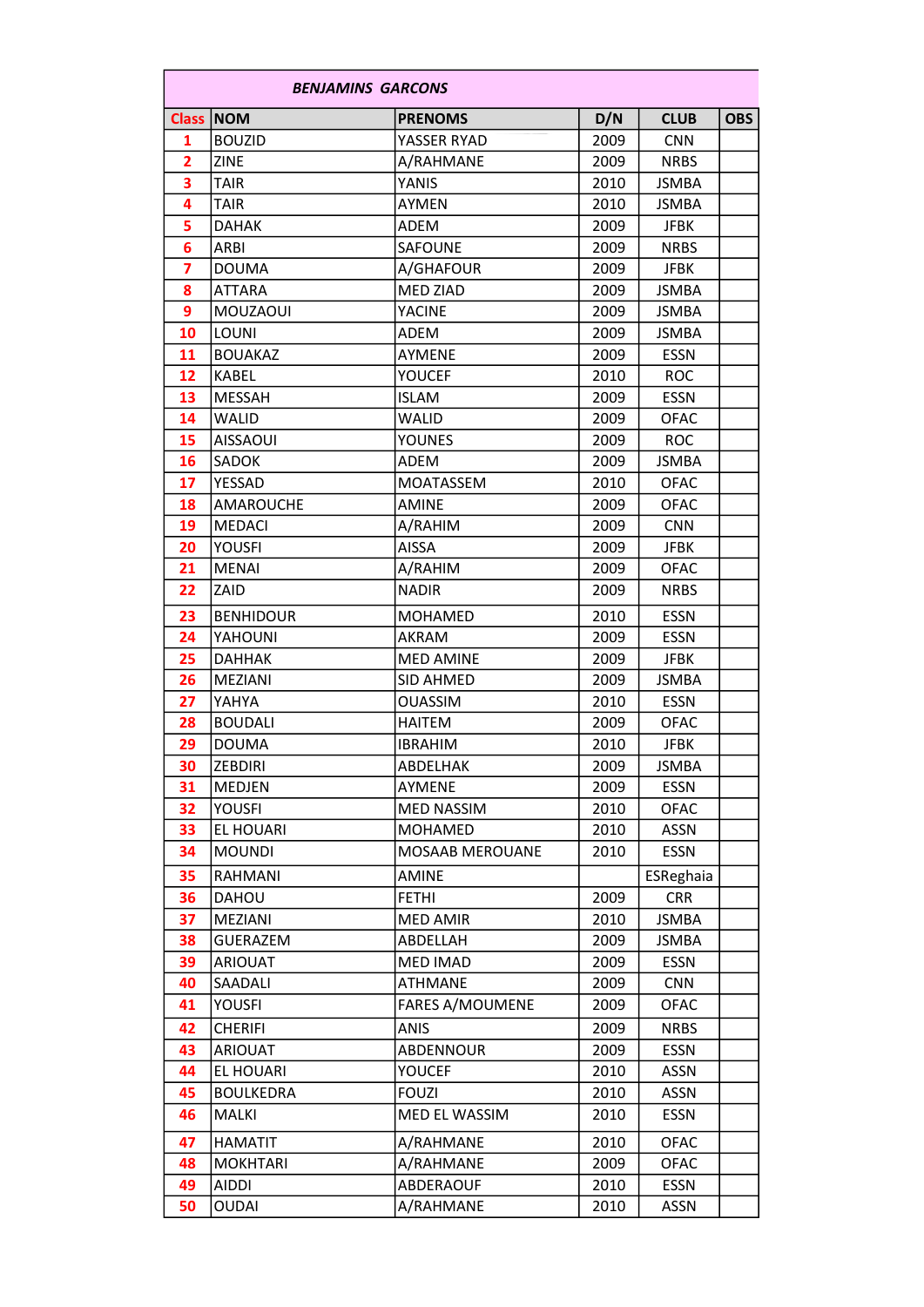| 51 | RADJI              | <b>KHALIL</b>       | 2010 | <b>OFAC</b>  |  |
|----|--------------------|---------------------|------|--------------|--|
|    |                    |                     |      |              |  |
| 52 | <b>BACHBUL</b>     | A/KADER             | 2009 | <b>OFAC</b>  |  |
| 53 | <b>BELALIA</b>     | <b>MED RAYANE</b>   | 2010 | <b>ESSN</b>  |  |
| 54 | <b>MOUHI</b>       | <b>ADEM A/MALIK</b> | 2010 | <b>ESSN</b>  |  |
| 55 | <b>DEHBI</b>       | A/OUAHAB            | 2009 | <b>OFAC</b>  |  |
| 56 | LEGHIMA            | ADEL                | 2009 | <b>ASSN</b>  |  |
| 57 | <b>BOUDJEMAA</b>   | <b>FARES</b>        | 2009 | <b>OCA</b>   |  |
| 58 | <b>HAKEM</b>       | <b>YOUCEF</b>       | 2010 | <b>ASSN</b>  |  |
| 59 | <b>CHAIB</b>       | A/RAHMANE           | 2010 | <b>ASSN</b>  |  |
| 60 | <b>DEMICHE</b>     | A/RAHMANE           | 2010 | <b>ESSN</b>  |  |
| 61 | LAICHAOUI          | <b>ISHAK</b>        | 2009 | <b>MBK</b>   |  |
| 62 | ARIBA              | <b>ISHAK</b>        | 2010 | <b>MBK</b>   |  |
| 63 | <b>BOUTERDJA</b>   | <b>MOHAMED</b>      | 2009 | <b>MBK</b>   |  |
| 64 | ARIBA              | MOHAMED             | 2009 | <b>MBK</b>   |  |
| 65 | <b>BOUKHERKOUR</b> | <b>ISMAIL</b>       | 2010 | <b>OFAC</b>  |  |
| 66 | <b>OUICHAR</b>     | <b>REZKI</b>        | 2009 | <b>JSMBA</b> |  |
| 67 | <b>MAROUCHE</b>    | <b>BADREDDINE</b>   | 2009 | <b>NRBS</b>  |  |
| 68 | <b>DARRICH</b>     | MOHAMED             |      | <b>JSMBA</b> |  |
| 69 | <b>MENAA</b>       | <b>AYOUB</b>        | 2010 | <b>OFAC</b>  |  |
| 70 | DAHOU              | <b>MOHAMED</b>      | 2010 | <b>CRR</b>   |  |

|                |                    | <b>MINIMES FILLES</b> |      |              |            |
|----------------|--------------------|-----------------------|------|--------------|------------|
| <b>Class</b>   | <b>NOM</b>         | <b>PRENOMS</b>        | D/N  | <b>CLUB</b>  | <b>OBS</b> |
| $\mathbf{1}$   | REBAH              | <b>MAROUA</b>         | 2008 | <b>CNN</b>   |            |
| $\overline{2}$ | <b>DJADIR</b>      | <b>TAKWA</b>          | 2007 | <b>OFAC</b>  |            |
| 3              | <b>ABIR</b>        | <b>GHORAF</b>         | 2008 | <b>OFAC</b>  |            |
| 4              | SELLAMI            | YOUSRA                | 2008 | <b>JSMBA</b> |            |
| 5              | <b>BOUCHOUACHI</b> | <b>IKRAM</b>          | 2008 | <b>NRBS</b>  |            |
| 6              | <b>HANOUDI</b>     | <b>HIBA</b>           | 2008 | <b>CNN</b>   |            |
| $\overline{7}$ | <b>MEZIANI</b>     | <b>MALEK</b>          | 2008 | <b>JSMBA</b> |            |
| 8              | <b>MOUZAOUI</b>    | <b>N.EL HOUDA</b>     | 2007 | <b>JSMBA</b> |            |
| 9              | RABHI              | <b>KAOUTAR</b>        | 2008 | <b>NRBS</b>  |            |
| 10             | <b>DELLAL</b>      | <b>MORDJANA</b>       | 2008 | <b>CNN</b>   |            |
| 11             | <b>ALLOUCHE</b>    | <b>HIBA</b>           | 2008 | <b>ASSN</b>  |            |
| 12             | A77A7              | <b>LINA</b>           | 2008 | <b>CNN</b>   |            |
| 13             | <b>SACI</b>        | <b>MALEK</b>          | 2008 | <b>ESEB</b>  |            |
| 14             | <b>KOUIDRI</b>     | <b>NAFFISSA</b>       | 2008 | <b>ASSN</b>  |            |
| 15             | <b>BENMOUMA</b>    | <b>SERINE</b>         | 2007 | <b>ASSN</b>  |            |
| 16             | <b>BELAMIRI</b>    | <b>ASSIA</b>          | 2008 | <b>OFAC</b>  |            |
| 17             | ARRAR              | <b>AMINA</b>          | 2008 | <b>JSMBA</b> |            |
| 18             | <b>BENKOUIDER</b>  | <b>SIRINE</b>         | 2008 | <b>NRBS</b>  |            |
| 19             | <b>HAMIDI</b>      | <b>SAMAH</b>          | 2008 | <b>CNN</b>   |            |
| 20             | <b>BENTATA</b>     | LAMISSE               | 2007 | <b>CNN</b>   |            |
| 21             | <b>BENDJAI</b>     | <b>MALAK</b>          | 2008 | <b>JSMBA</b> |            |
| 22             | <b>KABEL</b>       | DALLAL                | 2007 | <b>ROC</b>   |            |
| 23             | <b>TIMILALI</b>    | <b>HAND</b>           | 2007 | <b>ESSN</b>  |            |
| 24             | <b>HAMARD</b>      | <b>MELISSA</b>        | 2008 | <b>ASSN</b>  |            |
| 25             | <b>BENZINE</b>     | DARINE                | 2008 | <b>JSMBA</b> |            |
| 26             | <b>MOKHFI</b>      | <b>OURIDA</b>         | 2007 | <b>ESSN</b>  |            |
| 27             | <b>ADERBOUB</b>    | ANFEL                 | 2008 | <b>OCA</b>   |            |
| 28             | <b>SAKRI</b>       | WASSILA               | 2007 | <b>JSMBA</b> |            |
| 29             | <b>BELAIDI</b>     | <b>RANYA</b>          | 2008 | <b>OFAC</b>  |            |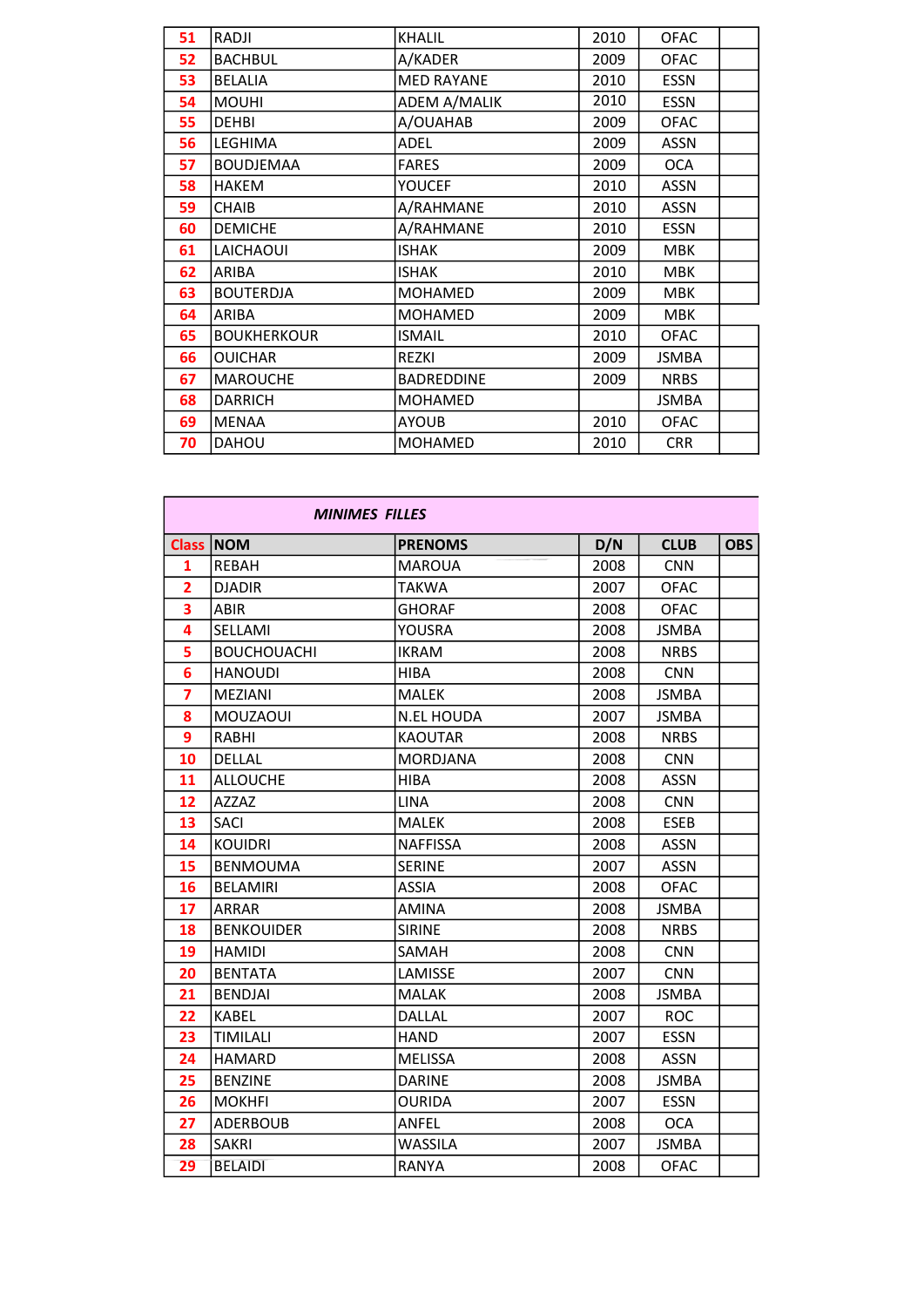|                | <b>MINIMES GARCONS</b> |                       |      |              |            |  |  |
|----------------|------------------------|-----------------------|------|--------------|------------|--|--|
|                | <b>Class NOM</b>       | <b>PRENOMS</b>        | D/N  | <b>CLUB</b>  | <b>OBS</b> |  |  |
| 1              | <b>MARZOUG</b>         | <b>RABEH</b>          | 2007 | <b>CNN</b>   |            |  |  |
| $\overline{2}$ | <b>TAS</b>             | <b>AMINE</b>          | 2008 | <b>CNN</b>   |            |  |  |
| 3              | <b>DOUMA</b>           | ABDELBASSET           | 2007 | <b>JFBK</b>  |            |  |  |
| 4              | <b>SEBAI</b>           | YOUCEF                | 2007 | <b>ESSN</b>  |            |  |  |
| 5              | <b>HAMMOUCHE</b>       | YOUNES NASSIM         | 2008 | <b>ESSN</b>  |            |  |  |
| 6              | HARICH                 | ADEL                  | 2007 | <b>JSMBA</b> |            |  |  |
| $\overline{7}$ | <b>SALMI</b>           | <b>ANES</b>           | 2008 | <b>OFAC</b>  |            |  |  |
| 8              | <b>MOSTEFAI</b>        | A.RAHIM               | 2007 | ROC          |            |  |  |
| 9              | LEGHNIMA               | <b>AYMENE</b>         | 2007 | <b>ASSN</b>  |            |  |  |
| 10             | KHELFAOUI              | ABDELBASSET           | 2008 | JSMBA        |            |  |  |
| 11             | <b>MOSTEFAI</b>        | <b>MOHAMED</b>        | 2008 | <b>ROC</b>   |            |  |  |
| 12             | MEHABI                 | <b>NAZIM</b>          | 2008 | <b>ESSN</b>  |            |  |  |
| 13             | <b>DJELFAOUI</b>       | <b>ISHAK</b>          | 2008 | <b>JSMBA</b> |            |  |  |
| 14             | <b>ATTA</b>            | <b>AYMENE</b>         | 2007 | <b>JFBK</b>  |            |  |  |
| 15             | <b>KAA</b>             | <b>SOHEIB</b>         | 2008 | JSMBA        |            |  |  |
| 16             | DJAADI                 | SID ALI               | 2008 | <b>NRBS</b>  |            |  |  |
| 17             | <b>MECHTAOUI</b>       | <b>ABDELLAH AYOUB</b> | 2007 | <b>ESSN</b>  |            |  |  |
| 18             | ABBA                   | ABDELGHANI            | 2008 | <b>OFAC</b>  |            |  |  |
| 19             | LEGHIMA                | <b>YOUNES</b>         | 2008 | <b>ASSN</b>  |            |  |  |
| 20             | ARRANE                 | <b>ADEM</b>           | 2008 | <b>OFAC</b>  |            |  |  |
| 21             | <b>BENGUETIB</b>       | KHALIL                | 2007 | <b>CNN</b>   |            |  |  |
| 22             | <b>TOUMI</b>           | ZAKARIA               | 2007 | <b>NRBS</b>  |            |  |  |
| 23             | SAHRAOUI               | ADEM                  | 2007 | <b>JSMBA</b> |            |  |  |
| 24             | <b>MAHI</b>            | <b>MOHAMED</b>        | 2008 | <b>NRBS</b>  |            |  |  |
| 25             | <b>HAMLAOUI</b>        | <b>HAITEM</b>         | 2007 | <b>USN</b>   |            |  |  |
| 26             | <b>HANFAR</b>          | ADEM                  | 2007 | JSMBA        |            |  |  |
| 27             | <b>BOUDALI</b>         | <b>MOUAD</b>          | 2007 | <b>OFAC</b>  |            |  |  |
| 28             | <b>BOUADI</b>          | A.KADER               | 2007 | <b>OFAC</b>  |            |  |  |
| 29             | <b>AMIR</b>            | <b>TADJ EDDINE</b>    | 2008 | <b>ESSN</b>  |            |  |  |
| 30             | <b>BOUCHICHA</b>       | LOKMANE               | 2008 | <b>ESSN</b>  |            |  |  |
| 31             | <b>ROUIBAH</b>         | MUSTAPHA LOTFI        | 2008 | <b>USN</b>   |            |  |  |
| 32             | BELARBI                | <b>ATHMANE</b>        | 2008 | JSMBA        |            |  |  |
| 33             | MEDJAHRI               | <b>YOUCEF</b>         | 2007 | <b>CNN</b>   |            |  |  |
| 34             | <b>BOUAROUS</b>        | <b>HACENE</b>         | 2007 | <b>JSMBA</b> |            |  |  |
| 35             | <b>HOMRI</b>           | ZAKARIA               | 2007 | <b>JSMBA</b> |            |  |  |
| 36             | LARIBI                 | ABDESAMAI             | 2008 | <b>OFAC</b>  |            |  |  |
| 37             | <b>CHIKH</b>           | <b>YOUCEF</b>         | 2007 | <b>MSM</b>   |            |  |  |
| 38             | RIATI                  | ABDESALEM             | 2008 | JSMBA        |            |  |  |
| 39             | <b>IRSANE</b>          | AREZKI MAYAS          | 2007 | <b>USN</b>   |            |  |  |
| 40             | <b>BOUMESBAH</b>       | AKRAM                 | 2007 | <b>ESSN</b>  |            |  |  |
| 41             | <b>ALLOUCHE</b>        | WAIL                  | 2008 | <b>ASSN</b>  |            |  |  |
| 42             | AITIAKOUCHENE          | ADAM                  | 2008 | SCOTTO       |            |  |  |
| 43             | <b>CHERIFI</b>         | ACHREF                | 2008 | <b>JFBK</b>  |            |  |  |
| 44             | HAKEM                  | YACINE                | 2007 | <b>ASSN</b>  |            |  |  |
| 45             | ABDELAZIZ              | <b>AYOUB</b>          | 2007 | <b>ESSN</b>  |            |  |  |
| 46             | ZAIDE                  | MOHAMED               | 2008 | <b>NRBS</b>  |            |  |  |
| 47             | SALMI                  | <b>YACINE</b>         | 2007 | <b>ESSN</b>  |            |  |  |
| 48             | SARDOU                 | ABDELMADJID           | 2007 | <b>OFAC</b>  |            |  |  |
| 49             | <b>BOUYAHMED</b>       | SAADI                 | 2007 | <b>OCA</b>   |            |  |  |
| 50             | <b>LOUNES</b>          | ANES                  | 2008 | <b>NRBS</b>  |            |  |  |
| 51             | <b>MOUATES</b>         | A/RAHMANE             | 2008 | <b>OFAC</b>  |            |  |  |
| 52             | LARIBI                 | RAYANE                | 2007 | JSMBA        |            |  |  |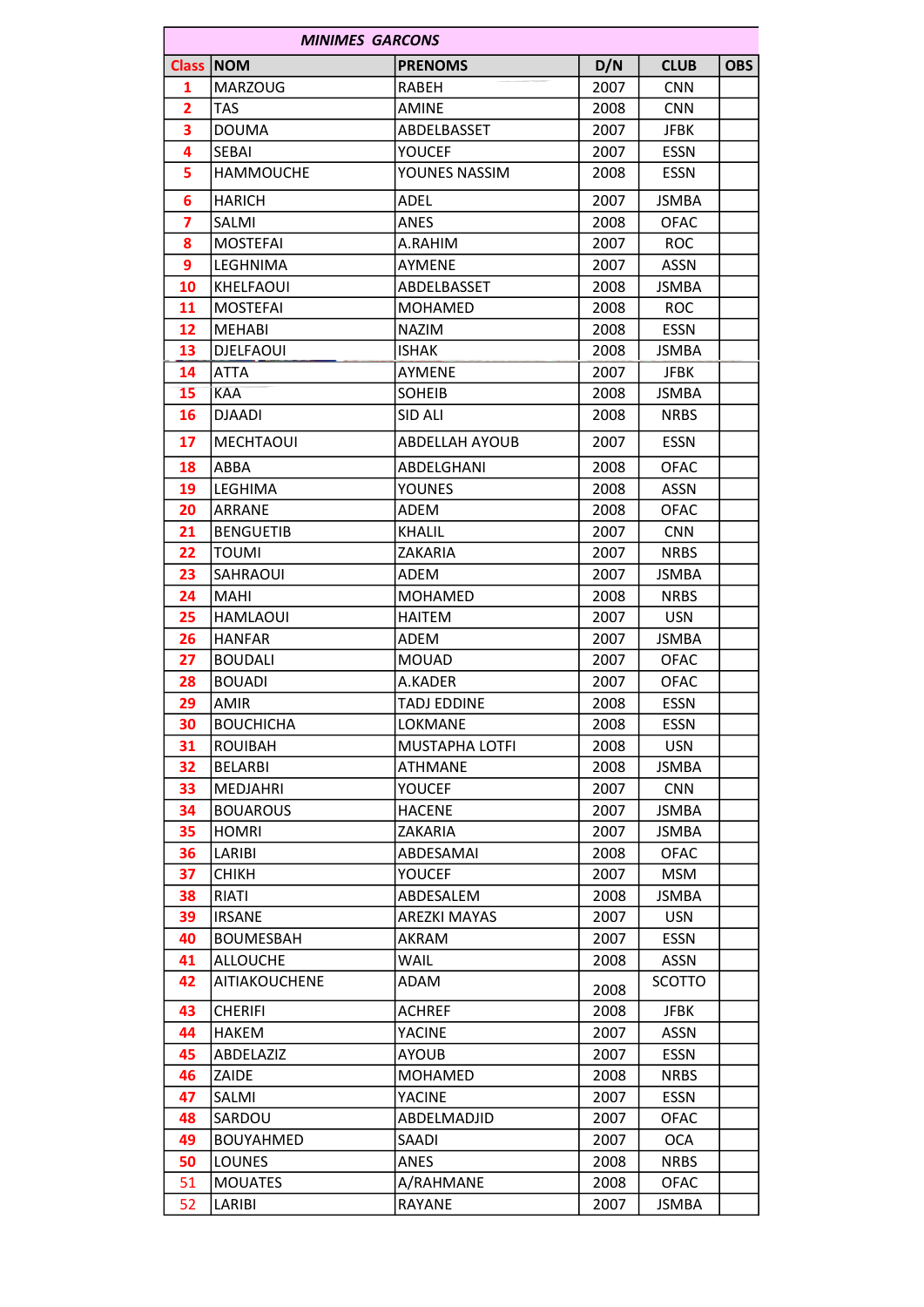| 53 | <b>BOUTATA</b>  | <b>MED AMINE</b> | 2007 | SCOTTO       |  |
|----|-----------------|------------------|------|--------------|--|
| 54 | <b>KDIB</b>     | <b>MOURAD</b>    | 2007 | <b>ACD</b>   |  |
| 55 | <b>MOULOUF</b>  | <b>LYES</b>      | 2007 | <b>JSMBA</b> |  |
| 56 | <b>BOUMAZA</b>  | <b>AYMENE</b>    | 2008 | <b>ASSN</b>  |  |
| 57 | <b>KDIB</b>     | <b>YOUNES</b>    | 2007 | <b>ACD</b>   |  |
| 58 | <b>HAMICHE</b>  | YOUCEF           | 2007 | <b>OFAC</b>  |  |
| 59 | <b>KDIB</b>     | <b>ANES</b>      | 2008 | <b>ACD</b>   |  |
| 60 | <b>KDIB</b>     | <b>OUALID</b>    | 2008 | <b>ACD</b>   |  |
| 61 | <b>DAHAK</b>    | <b>TAYEB</b>     | 2008 | <b>JFBK</b>  |  |
| 62 | LAICHAOUI       | HAMZA            | 2008 | ESReghaia    |  |
| 63 | <b>TAHIR</b>    | ABDELALI         | 2007 | ESReghaia    |  |
| 64 | <b>HAMOUCHE</b> | <b>ILIAS</b>     | 2008 | <b>OCA</b>   |  |
| 65 | <b>DAOUJI</b>   | <b>JONYDE</b>    | 2008 | <b>JSMBA</b> |  |
| 66 | <b>DAHOU</b>    | <b>MOSLEM</b>    | 2008 | <b>CRR</b>   |  |

|              | U.18 FILLES      |                   |      |             |            |
|--------------|------------------|-------------------|------|-------------|------------|
| <b>Class</b> | <b>NOM</b>       | <b>PRENOMS</b>    | D/N  | <b>CLUB</b> | <b>OBS</b> |
| 1            | <b>ZINE</b>      | <b>MILISSA</b>    | 2006 | <b>NRBS</b> |            |
| 2            | <b>SACI</b>      | <b>NESRINE</b>    | 2005 | <b>ESEB</b> |            |
| 3            | <b>BELAIDI</b>   | <b>N.EL HOUDA</b> | 2006 | <b>OFAC</b> |            |
| 4            | SOLTANI          | <b>WISSAM</b>     | 2005 | <b>CNN</b>  |            |
| 5            | <b>BENAMANE</b>  | <b>MANAR</b>      | 2006 | <b>ESEB</b> |            |
| 6            | LILLOUI          | WISAL             | 2006 | <b>NRBS</b> |            |
| 7            | <b>BOUDINE</b>   | <b>DOUAA</b>      | 2005 | <b>CNN</b>  |            |
| 8            | <b>SELMOUNE</b>  | <b>CERINE</b>     | 2006 | JSMBA       |            |
| 9            | <b>KAHLOUCHE</b> | <b>MANEL</b>      | 2006 | <b>ESEB</b> |            |
| 10           | <b>MOKDAD</b>    | AYA               | 2005 | <b>CNN</b>  |            |
| 11           | <b>HAFSI</b>     | SABRINA           | 2006 | <b>OFAC</b> |            |
| 12           | <b>HASSOUN</b>   | <b>RACHA</b>      | 2006 | <b>ASSN</b> |            |
| 13           | <b>AZOUG</b>     | <b>MERIEM</b>     | 2005 | <b>CNN</b>  |            |
| 14           | <b>BAALI</b>     | <b>FATIMA</b>     | 2006 | <b>OFAC</b> |            |
| 15           | LADJEL           | <b>AMINA</b>      | 2005 | <b>NRBS</b> |            |
| 16           | <b>TAYBI</b>     | ANFAL             | 2006 | <b>ASSN</b> |            |
| 17           | <b>BOURASA</b>   | <b>MERIEM</b>     | 2006 | <b>ASSN</b> |            |

|                    | <b>U.18 GARCONS</b> |                     |      |              |            |
|--------------------|---------------------|---------------------|------|--------------|------------|
| Class <sup>1</sup> | <b>NOM</b>          | <b>PRENOMS</b>      | D/N  | <b>CLUB</b>  | <b>OBS</b> |
| 1                  | <b>CHAMAINE</b>     | YASSER              | 2006 | <b>OFAC</b>  |            |
| $\overline{2}$     | <b>BOUZID</b>       | <b>FARES</b>        | 2005 | <b>CNN</b>   |            |
| 3                  | <b>OUZNANI</b>      | YOUCEF              | 2006 | JSMBA        |            |
| 4                  | <b>BENANTAR</b>     | YOUSSAF             | 2005 | <b>NRBS</b>  |            |
| 5                  | <b>CHAOULI</b>      | ISLAM               | 2005 | <b>USN</b>   |            |
| 6                  | <b>HASSOUN</b>      | <b>AHMED SAMY</b>   | 2005 | <b>ASSN</b>  |            |
| 7                  | <b>BELKHIR</b>      | KHALIL              | 2006 | JSMBA        |            |
| 8                  | <b>BOUKHARI</b>     | ADEL                | 2006 | <b>JSMBA</b> |            |
| 9                  | <b>MENDJHI</b>      | <b>MED MAKHLOUF</b> | 2006 | <b>USN</b>   |            |
| 10                 | SADEK               | A/RAHMANE           | 2006 | <b>ESSN</b>  |            |
| 11                 | AMEUR               | <b>HAMZA</b>        | 2006 | <b>USN</b>   |            |
| 12                 | <b>BOUDJELLAL</b>   | A/RAHMANE           | 2006 | <b>USN</b>   |            |
| 13                 | TOUMI               | <b>CHAKIB</b>       | 2006 | <b>NRBS</b>  |            |
| 14                 | <b>CHABI</b>        | <b>AYMENE</b>       | 2005 | <b>USN</b>   |            |